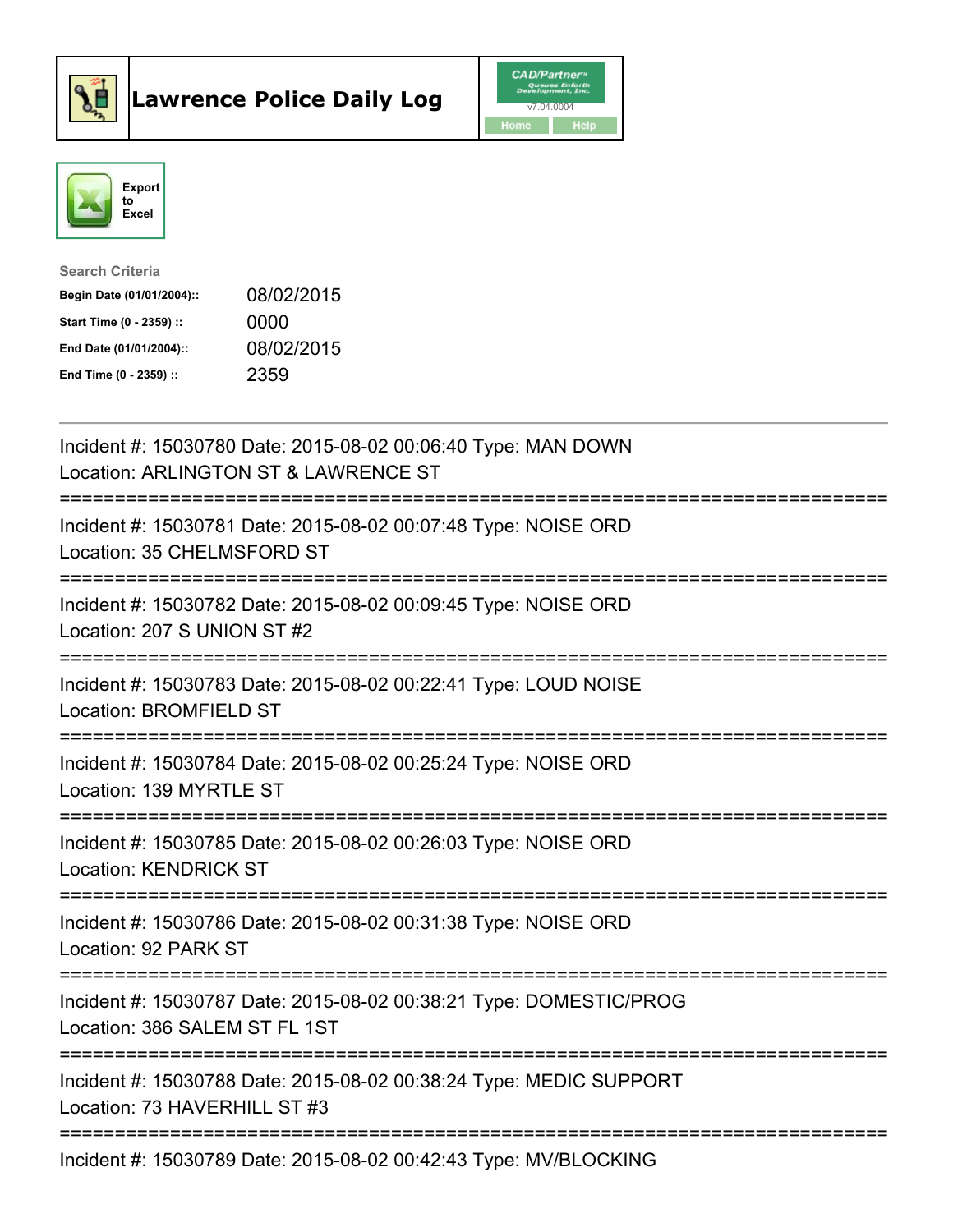Location: 426 HAMPSHIRE ST =========================================================================== Incident #: 15030790 Date: 2015-08-02 00:45:41 Type: DISTURBANCE Location: 108 AMES ST =========================================================================== Incident #: 15030791 Date: 2015-08-02 00:46:33 Type: NOISE ORD Location: 99 SUMMER ST =========================================================================== Incident #: 15030792 Date: 2015-08-02 00:52:43 Type: NOISE ORD Location: BICKNELL TER & RESERVOIR ST =========================================================================== Incident #: 15030793 Date: 2015-08-02 00:55:56 Type: NOISE ORD Location: 320 AMES ST =========================================================================== Incident #: 15030794 Date: 2015-08-02 00:57:35 Type: NOISE ORD Location: HAVERHILL ST & MILTON ST =========================================================================== Incident #: 15030795 Date: 2015-08-02 01:06:13 Type: NOISE ORD Location: 118 DAWES ST FL 2 =========================================================================== Incident #: 15030796 Date: 2015-08-02 01:06:48 Type: ALARMS Location: EL MELLO MARKET / 187 LAWRENCE ST =========================================================================== Incident #: 15030797 Date: 2015-08-02 01:07:02 Type: DOMESTIC/PROG Location: 133 LAWRENCE ST =========================================================================== Incident #: 15030798 Date: 2015-08-02 01:16:42 Type: NOISE ORD Location: ESSEX ST & NEWBURY ST =========================================================================== Incident #: 15030799 Date: 2015-08-02 01:26:26 Type: NOISE ORD Location: GREENWOOD ST & LOWELL ST =========================================================================== Incident #: 15030800 Date: 2015-08-02 01:30:53 Type: NOTIFICATION Location: 50 TOWER HILL ST =========================================================================== Incident #: 15030801 Date: 2015-08-02 01:44:12 Type: LOUD NOISE Location: 2 FLORANCE ST =========================================================================== Incident #: 15030802 Date: 2015-08-02 01:50:49 Type: MAN DOWN Location: 1 FLORENCE CT =========================================================================== Incident #: 15030803 Date: 2015-08-02 01:56:44 Type: ALARMS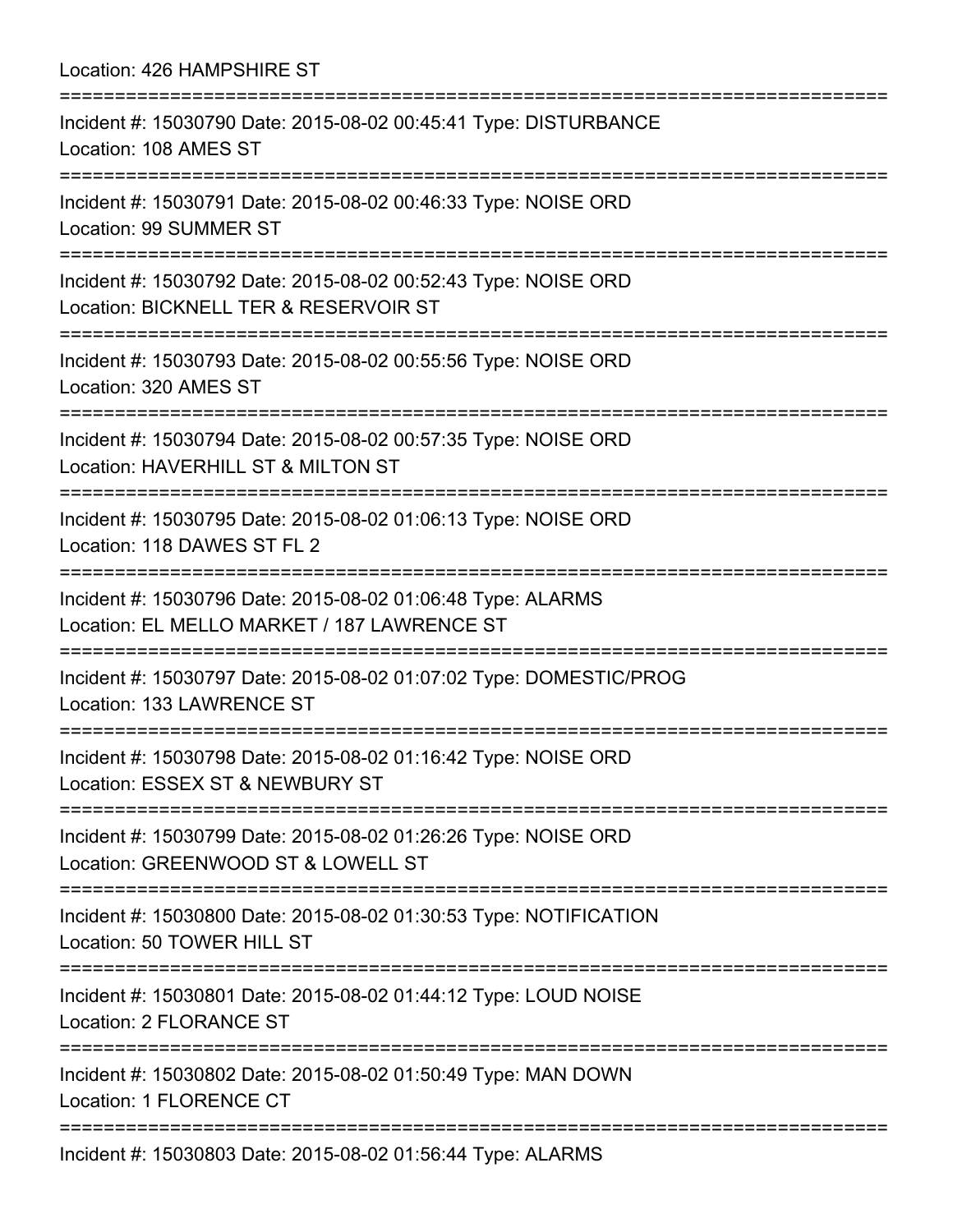| Incident #: 15030804 Date: 2015-08-02 02:04:52 Type: NOISE ORD<br>Location: 671 ESSEX ST<br>--------------------------------                        |
|-----------------------------------------------------------------------------------------------------------------------------------------------------|
| Incident #: 15030805 Date: 2015-08-02 02:10:22 Type: NOISE ORD<br>Location: 6 ALDEN CT                                                              |
| Incident #: 15030806 Date: 2015-08-02 02:12:12 Type: TOW OF M/V<br>Location: TRESPASS TOW / 2 BENNINGTON ST<br>:=====================               |
| Incident #: 15030807 Date: 2015-08-02 02:29:04 Type: FIGHT<br>Location: 95 FARNHAM ST<br>:=============================                             |
| Incident #: 15030809 Date: 2015-08-02 02:30:21 Type: NOISE ORD<br>Location: 90 BROOKFIELD ST<br>==============================                      |
| Incident #: 15030808 Date: 2015-08-02 02:30:31 Type: M/V STOP<br>Location: GARDEN ST & UNION ST                                                     |
| Incident #: 15030810 Date: 2015-08-02 02:48:30 Type: ALARM/BURG<br>Location: 262 HAMPSHIRE ST                                                       |
| Incident #: 15030811 Date: 2015-08-02 02:56:08 Type: TOW OF M/V<br>Location: TRESPASS TOW / 26 INMAN ST                                             |
| :===========================<br>Incident #: 15030812 Date: 2015-08-02 02:59:01 Type: NOISE ORD<br>Location: LUCKY'S PIZZA + SUBS / 480 HAVERHILL ST |
| Incident #: 15030813 Date: 2015-08-02 03:13:21 Type: TOW OF M/V<br>Location: TRESPASS TOW / 46 OAK ST                                               |
| Incident #: 15030814 Date: 2015-08-02 03:13:53 Type: UNWANTEDGUEST<br>Location: 106 WILLOW ST FL 3                                                  |
| ==================================<br>Incident #: 15030815 Date: 2015-08-02 04:12:40 Type: SUS PERS/MV<br>Location: 227 BRUCE ST                    |
| Incident #: 15030816 Date: 2015-08-02 04:17:30 Type: MEDIC SUPPORT<br>Location: 61 CAMBRIDGE ST                                                     |
| Incident #: 15030817 Date: 2015-08-02 04:18:20 Type: NOISE ORD                                                                                      |

Location: 317 S BROADWAY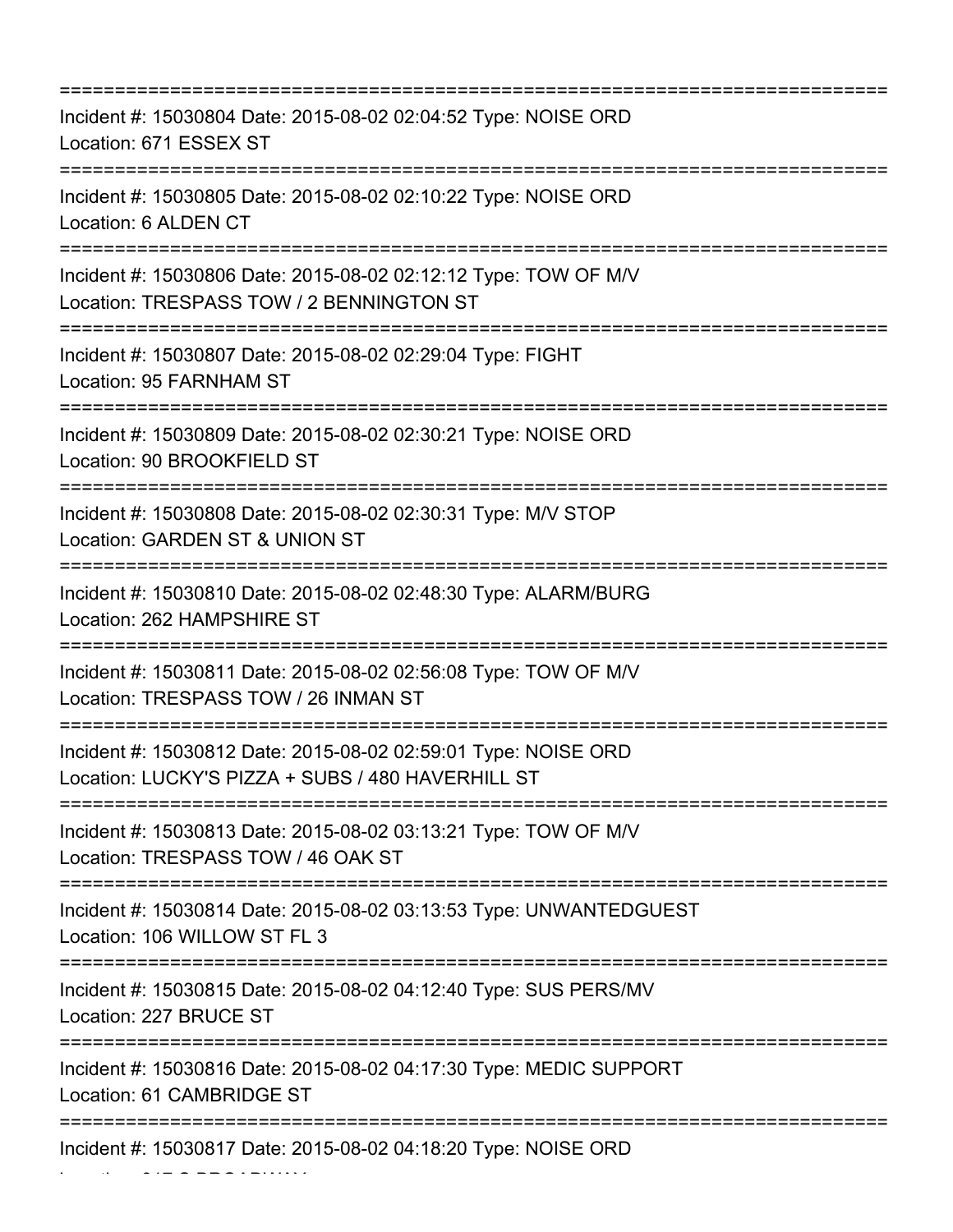=========================================================================== Incident #: 15030818 Date: 2015-08-02 05:44:45 Type: UNWANTEDGUEST Location: 615 BROADWAY =========================================================================== Incident #: 15030819 Date: 2015-08-02 06:13:59 Type: MV/BLOCKING Location: 374 HOWARD ST =========================================================================== Incident #: 15030820 Date: 2015-08-02 06:20:31 Type: TOW OF M/V Location: TRESPASS TOW / 312 WATER ST =========================================================================== Incident #: 15030821 Date: 2015-08-02 06:22:36 Type: TOW OF M/V Location: TRESPASS TOW / 17 CAMELLA TEOLI WY =========================================================================== Incident #: 15030822 Date: 2015-08-02 06:53:47 Type: ALARM/BURG Location: 461 HAMPSHIRE ST =========================================================================== Incident #: 15030823 Date: 2015-08-02 06:56:55 Type: A&B D/W PAST Location: 335 SALEM ST #D =========================================================================== Incident #: 15030824 Date: 2015-08-02 07:30:28 Type: ROBBERY UNARM Location: SALVATION ARMY / 250 HAVERHILL ST =========================================================================== Incident #: 15030825 Date: 2015-08-02 07:46:58 Type: GENERAL SERV Location: 244 BROADWAY =========================================================================== Incident #: 15030826 Date: 2015-08-02 07:49:09 Type: MAL DAMAGE Location: 67 AVON ST FL 1 =========================================================================== Incident #: 15030827 Date: 2015-08-02 07:54:20 Type: DISTURBANCE Location: 17 FERRY ST FL 2 =========================================================================== Incident #: 15030828 Date: 2015-08-02 07:58:23 Type: TOW/REPOSSED Location: 14 FERRY ST =========================================================================== Incident #: 15030829 Date: 2015-08-02 07:58:53 Type: 911 HANG UP Location: 187 BROADWAY =========================================================================== Incident #: 15030830 Date: 2015-08-02 08:03:01 Type: LOST PROPERTY Location: ESSEX ST & NEWBURY ST =========================================================================== Incident #: 15030831 Date: 2015-08-02 08:07:47 Type: M/V STOP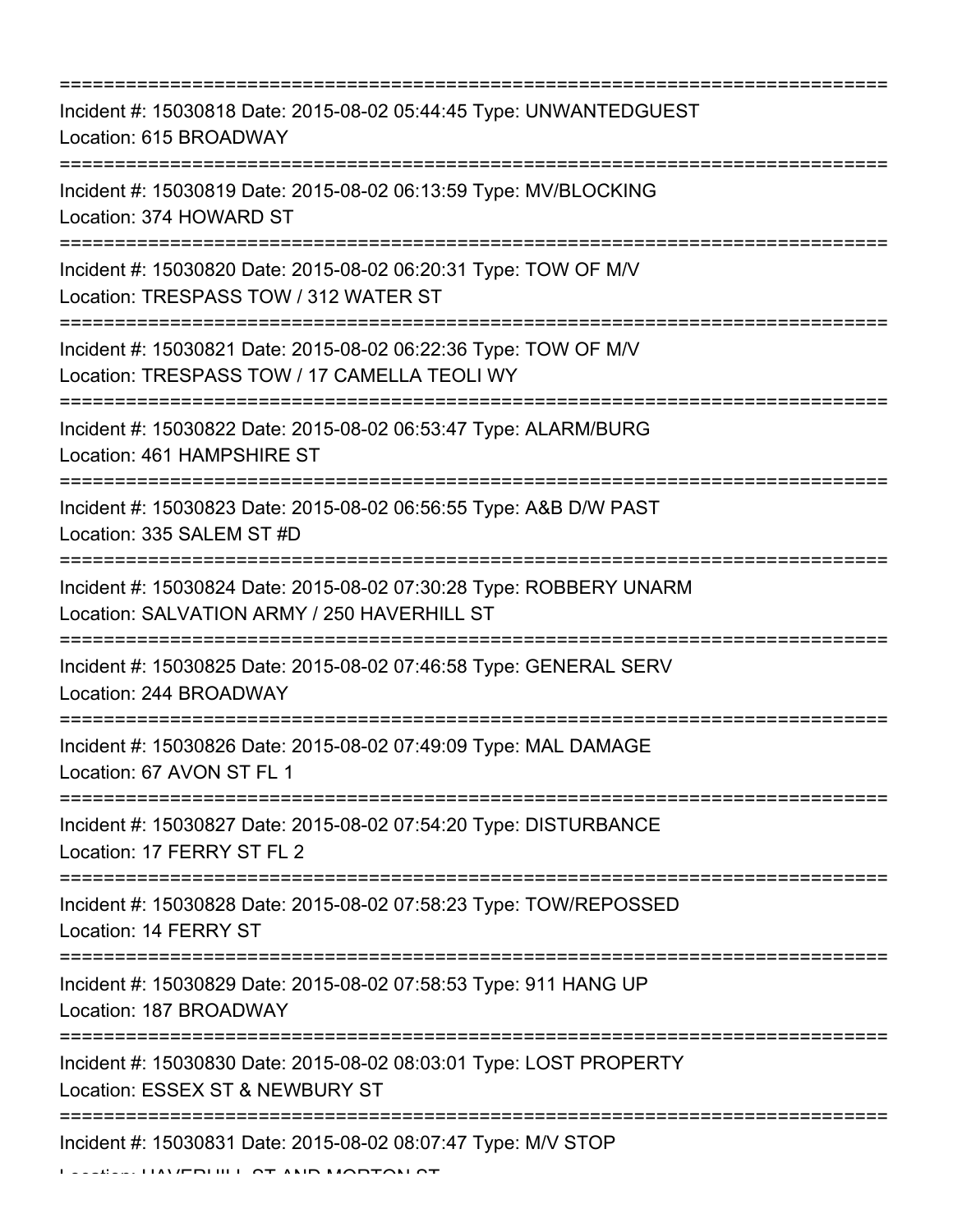| Incident #: 15030832 Date: 2015-08-02 08:59:22 Type: DOMESTIC/PAST<br>Location: 629 HAVERHILL ST<br>=====================     |
|-------------------------------------------------------------------------------------------------------------------------------|
| Incident #: 15030833 Date: 2015-08-02 08:59:58 Type: SUS PERS/MV<br>Location: SOUTH COMMON / null                             |
| Incident #: 15030834 Date: 2015-08-02 09:13:49 Type: SUICIDE ATTEMPT<br>Location: 362 ANDOVER ST FL 1 REAR                    |
| Incident #: 15030835 Date: 2015-08-02 09:32:35 Type: GENERAL SERV<br>Location: 335 SALEM ST #D                                |
| Incident #: 15030836 Date: 2015-08-02 09:35:14 Type: MEDIC SUPPORT<br>Location: 473 ESSEX ST #26                              |
| Incident #: 15030837 Date: 2015-08-02 09:56:45 Type: MEDIC SUPPORT<br>Location: 274 E HAVERHILL ST #16<br>=================== |
| Incident #: 15030838 Date: 2015-08-02 10:06:56 Type: ALARM OF FIRE<br>Location: 111 S UNION ST                                |
| Incident #: 15030839 Date: 2015-08-02 10:19:38 Type: AUTO ACC/UNK PI<br>Location: BROADWAY & ESSEX ST                         |
| Incident #: 15030840 Date: 2015-08-02 10:30:39 Type: SUS PERS/MV<br>Location: FERRY ST & HOME ST                              |
| Incident #: 15030841 Date: 2015-08-02 10:38:49 Type: DISTURBANCE<br>Location: 73 BEACON ST                                    |
| Incident #: 15030842 Date: 2015-08-02 10:41:14 Type: B&E/PAST<br>Location: 22 ORCHARD ST                                      |
| Incident #: 15030843 Date: 2015-08-02 10:50:00 Type: ALARMS<br>Location: LAWRENCE FAMILY DEVELOPMENT / 355 HAVERHILL ST       |
| Incident #: 15030844 Date: 2015-08-02 10:55:00 Type: NEIGHBOR PROB<br>Location: WALK IN / 233 JACKSON ST #10                  |
| Incident #: 15030845 Date: 2015-08-02 10:56:46 Type: DISTURBANCE                                                              |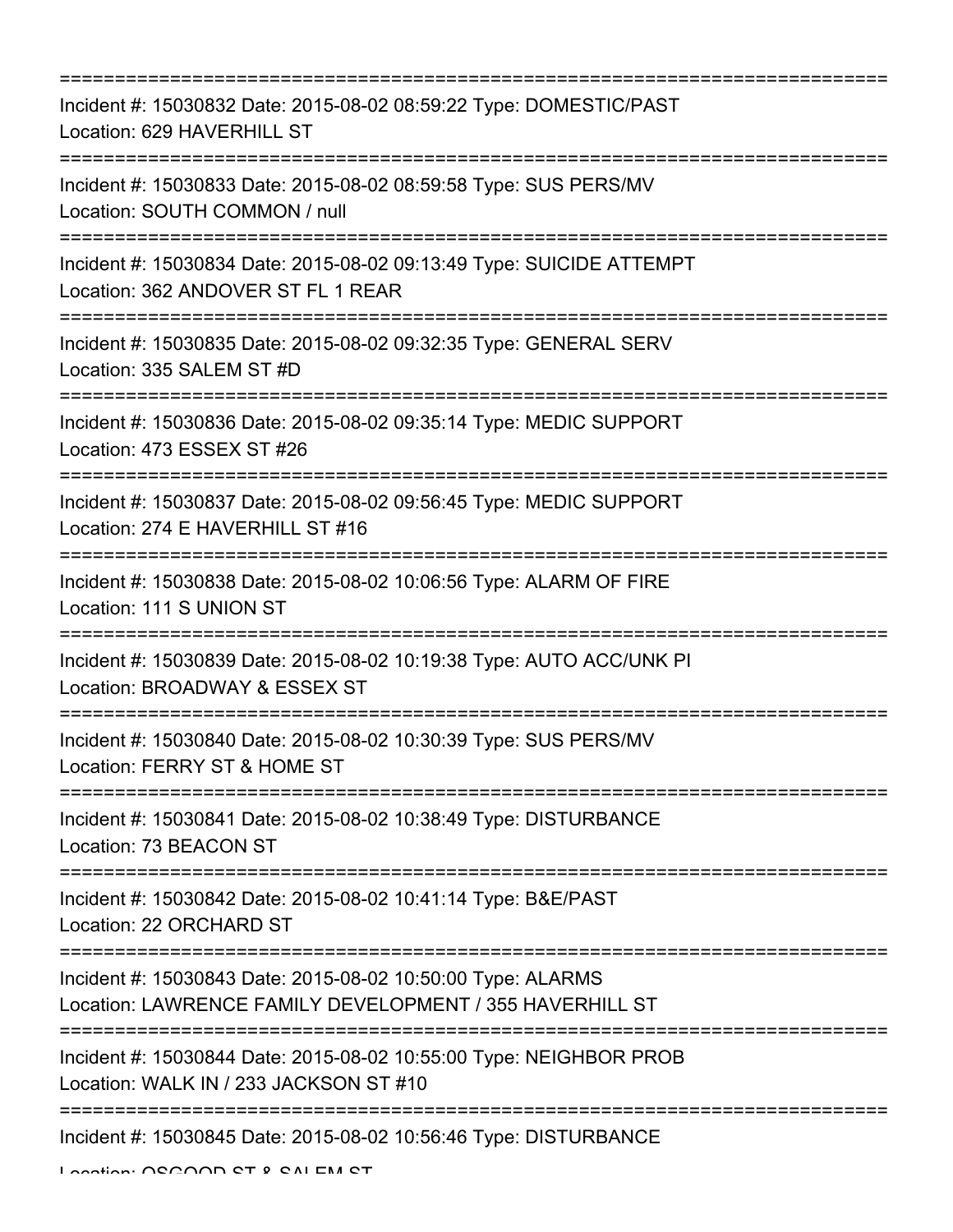=========================================================================== Incident #: 15030846 Date: 2015-08-02 11:21:31 Type: M/V STOP Location: ESSEX ST & OXFORD ST =========================================================================== Incident #: 15030847 Date: 2015-08-02 11:31:48 Type: CLOSE STREET Location: COMMON ST & UNION ST =========================================================================== Incident #: 15030848 Date: 2015-08-02 11:32:41 Type: CLOSE STREET Location: ESSEX ST & LAWRENCE ST =========================================================================== Incident #: 15030849 Date: 2015-08-02 11:46:15 Type: M/V STOP Location: 205 BROADWAY =========================================================================== Incident #: 15030850 Date: 2015-08-02 11:48:16 Type: 209A/SERVE Location: 72 BYRON AV =========================================================================== Incident #: 15030851 Date: 2015-08-02 11:55:05 Type: PARK & WALK Location: 205 BROADWAY =========================================================================== Incident #: 15030852 Date: 2015-08-02 11:58:20 Type: TOW OF M/V Location: 222 ESSEX ST =========================================================================== Incident #: 15030853 Date: 2015-08-02 12:05:23 Type: SUS PERS/MV Location: 234 HAMPSHIRE ST =========================================================================== Incident #: 15030854 Date: 2015-08-02 12:17:56 Type: TOW OF M/V Location: 284 ESSEX ST =========================================================================== Incident #: 15030855 Date: 2015-08-02 12:34:14 Type: NOISE ORD Location: 30 BUSWELL ST =========================================================================== Incident #: 15030856 Date: 2015-08-02 12:34:19 Type: MEDIC SUPPORT Location: 2 ACTON ST =========================================================================== Incident #: 15030857 Date: 2015-08-02 13:00:39 Type: ALARMS Location: DEMO ARTS / 264 ESSEX ST =========================================================================== Incident #: 15030858 Date: 2015-08-02 13:11:05 Type: SUS PERS/MV Location: 190 BROADWAY =========================================================================== Incident #: 15030860 Date: 2015-08-02 13:28:06 Type: SUICIDE ATTEMPT Location: 9 WINTHROP AV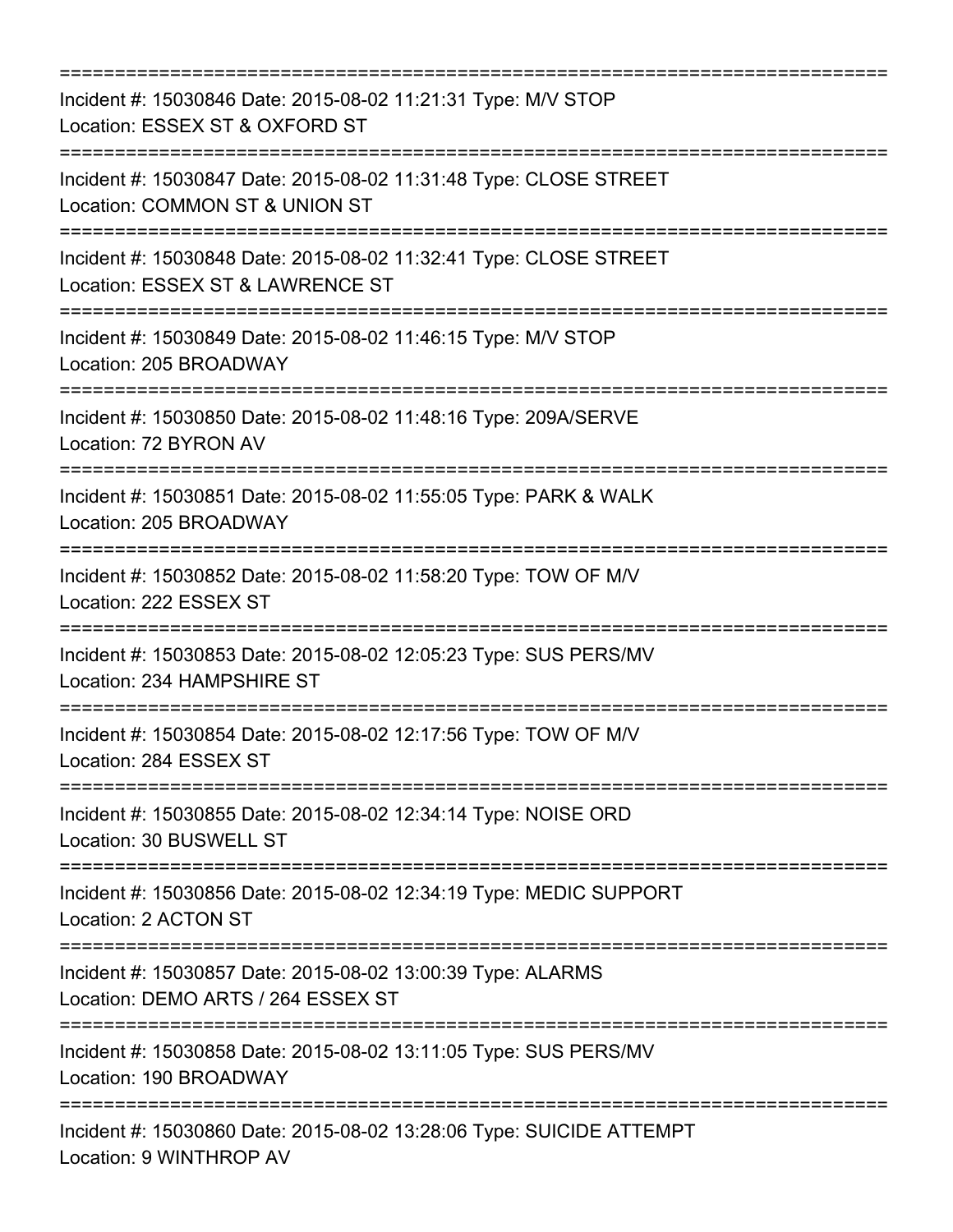Incident #: 15030859 Date: 2015-08-02 13:28:27 Type: SUICIDE ATTEMPT Location: 9 WINTHROP AV =========================================================================== Incident #: 15030861 Date: 2015-08-02 13:31:12 Type: SHOPLIFTING Location: CVS PHARMACY / 266 BROADWAY =========================================================================== Incident #: 15030862 Date: 2015-08-02 13:44:40 Type: SUS PERS/MV Location: MARKET ST & PARKER ST =========================================================================== Incident #: 15030863 Date: 2015-08-02 13:57:16 Type: NOISE ORD Location: 2 HOME ST =========================================================================== Incident #: 15030864 Date: 2015-08-02 13:57:39 Type: NOISE ORD Location: 99 FARNHAM ST =========================================================================== Incident #: 15030865 Date: 2015-08-02 14:03:48 Type: 209A/SERVE Location: 66 MARGIN ST =========================================================================== Incident #: 15030866 Date: 2015-08-02 14:09:38 Type: SUS PERS/MV Location: 34 ROWE ST =========================================================================== Incident #: 15030867 Date: 2015-08-02 14:16:38 Type: SPECIAL CHECK Location: ROWE ST =========================================================================== Incident #: 15030868 Date: 2015-08-02 14:18:48 Type: BUILDING FIRE Location: 370 S UNION ST =========================================================================== Incident #: 15030869 Date: 2015-08-02 14:33:19 Type: LOUD NOISE Location: BOAT RAMP / null =========================================================================== Incident #: 15030870 Date: 2015-08-02 14:54:33 Type: MEDIC SUPPORT Location: LPD / 90 LOWELL ST =========================================================================== Incident #: 15030871 Date: 2015-08-02 15:10:17 Type: SHOPLIFTING Location: MARKET BASKET / 700 ESSEX ST =========================================================================== Incident #: 15030872 Date: 2015-08-02 15:16:14 Type: NOISE ORD Location: 2 EUTAW ST ============================ Incident #: 15030873 Date: 2015-08-02 15:18:21 Type: MEDIC SUPPORT Location: 22 ARLINGTON ST FL 2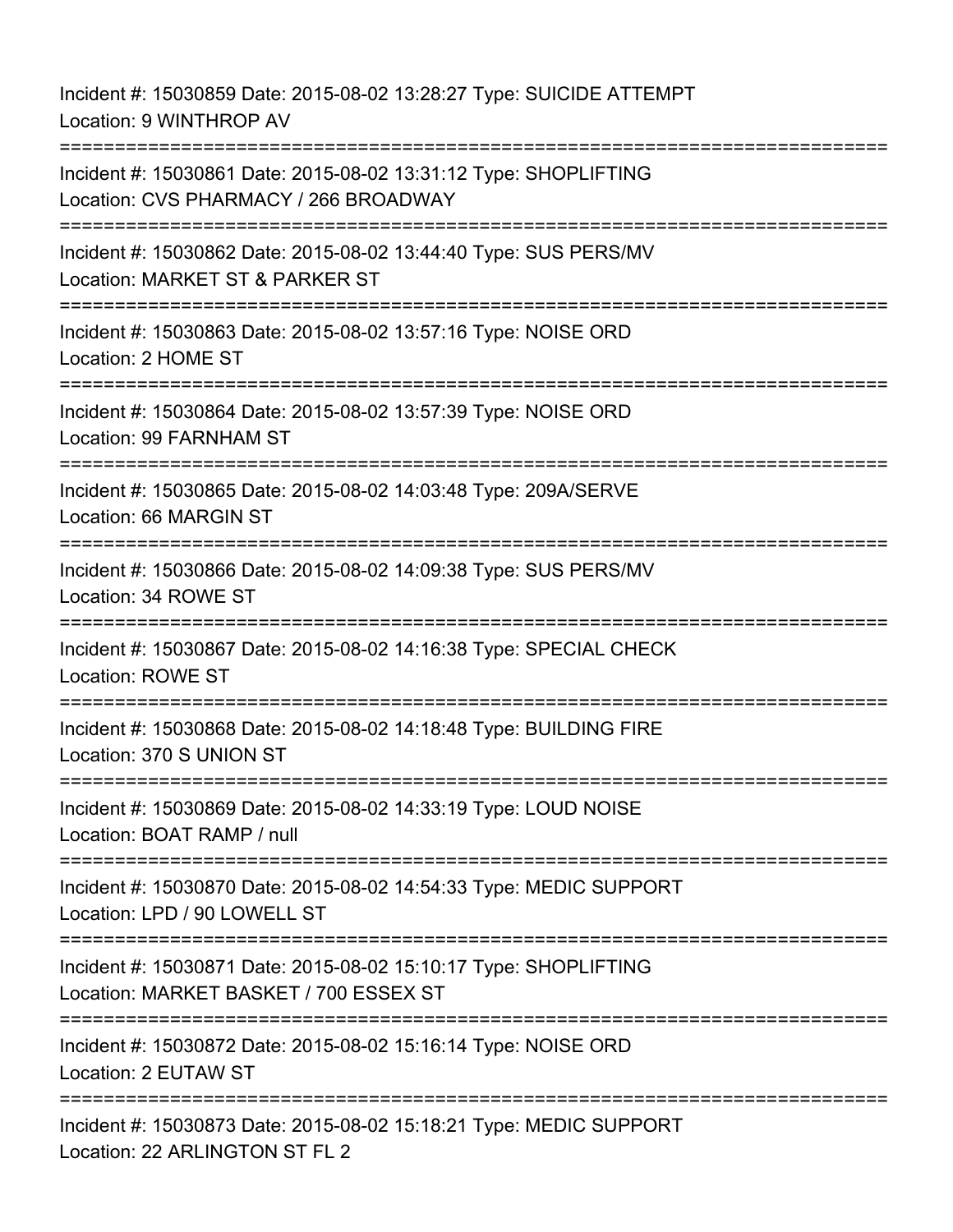Incident #: 15030874 Date: 2015-08-02 15:43:19 Type: MAN DOWN Location: ST. FRANCIS THRIFT SHOP / 229 S UNION ST =========================================================================== Incident #: 15030875 Date: 2015-08-02 15:49:10 Type: NOISE ORD Location: 8-10 FALMOUTH ST =========================================================================== Incident #: 15030876 Date: 2015-08-02 15:55:06 Type: FIGHT Location: HIGGINS STATE POOL / 180 CRAWFORD ST =========================================================================== Incident #: 15030877 Date: 2015-08-02 15:56:17 Type: AUTO ACC/NO PI Location: MCDONALDS / 50 BROADWAY =========================================================================== Incident #: 15030878 Date: 2015-08-02 15:58:25 Type: MEDIC SUPPORT Location: 59 TREMONT ST #201 =========================================================================== Incident #: 15030879 Date: 2015-08-02 16:14:49 Type: NOISE ORD Location: 46 CAMBRIDGE ST =========================================================================== Incident #: 15030880 Date: 2015-08-02 16:16:46 Type: SUS PERS/MV Location: 21 TREMONT ST =========================================================================== Incident #: 15030881 Date: 2015-08-02 16:32:43 Type: MEDIC SUPPORT Location: 356 LOWELL ST #2 =========================================================================== Incident #: 15030882 Date: 2015-08-02 16:36:58 Type: LARCENY/PAST Location: HIGGINS STATE POOL / 180 CRAWFORD ST =========================================================================== Incident #: 15030883 Date: 2015-08-02 16:38:32 Type: E911 HANGUP Location: DAMIN MARKET / 164 S UNION ST =========================================================================== Incident #: 15030884 Date: 2015-08-02 16:40:06 Type: B&E/PAST Location: 22 HUDSON AV FL 1 =========================================================================== Incident #: 15030886 Date: 2015-08-02 16:44:48 Type: MAL DAMG PROG Location: 81 BROOKFIELD ST =========================================================================== Incident #: 15030885 Date: 2015-08-02 16:45:07 Type: SHOPLIFTING Location: CVS PHARMACY / 266 BROADWAY =========================================================================== Incident #: 15030887 Date: 2015-08-02 16:55:58 Type: MEDIC SUPPORT Location: HAMPSHIRE ST & TREMONT ST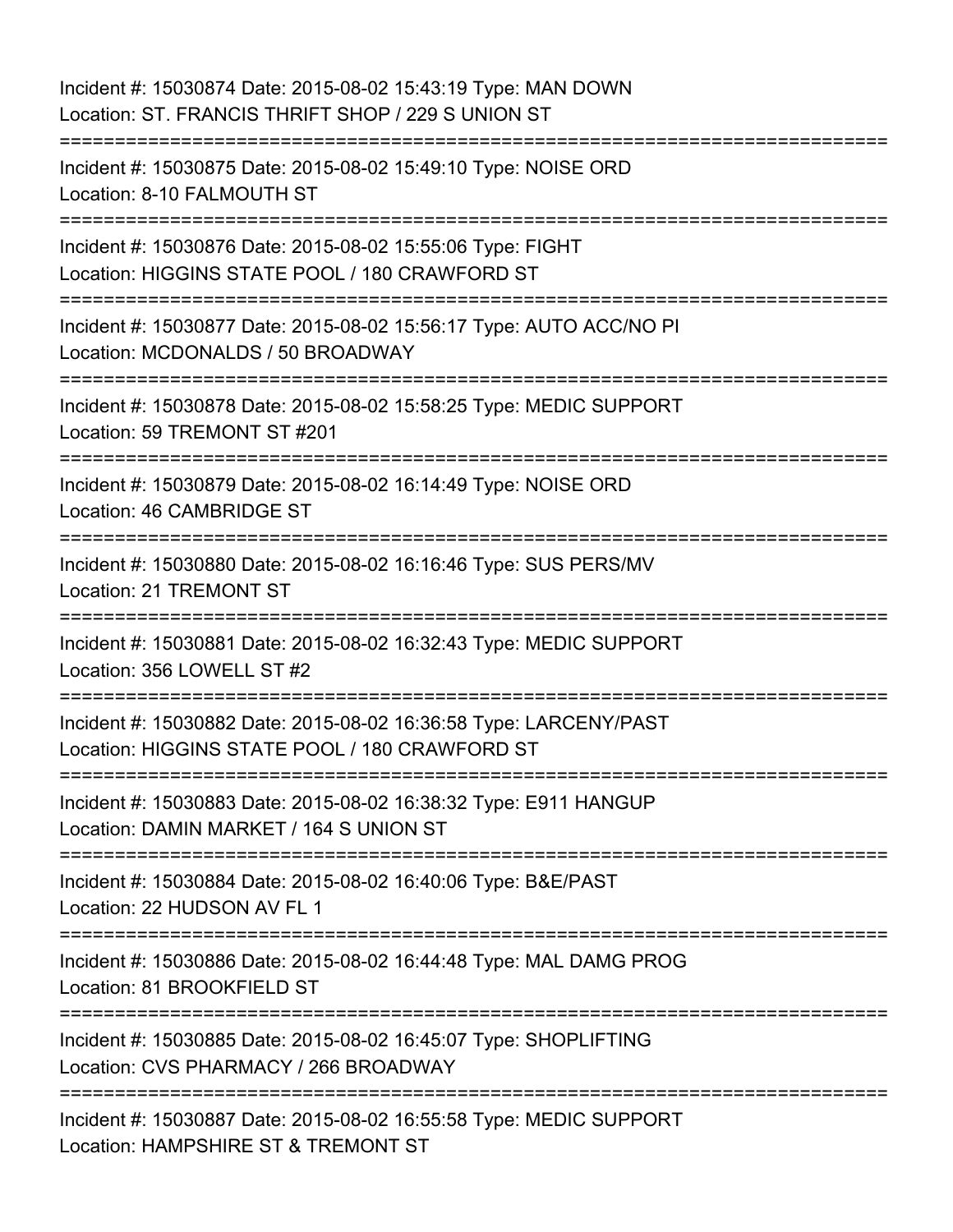Incident #: 15030888 Date: 2015-08-02 16:56:53 Type: FIRE Location: 9 STATE ST =========================================================================== Incident #: 15030889 Date: 2015-08-02 17:01:21 Type: MEDIC SUPPORT Location: 120 HOWARD ST #1 =========================================================================== Incident #: 15030890 Date: 2015-08-02 17:05:16 Type: LARCENY/PAST Location: 40 KNOX ST #1 =========================================================================== Incident #: 15030891 Date: 2015-08-02 17:06:41 Type: DOMESTIC/PROG Location: 112 MARSTON ST #117 =========================================================================== Incident #: 15030892 Date: 2015-08-02 17:18:16 Type: MEDIC SUPPORT Location: 324 S UNION ST =========================================================================== Incident #: 15030893 Date: 2015-08-02 17:43:26 Type: DOMESTIC/PROG Location: 11 HALLENAN AV #2 =========================================================================== Incident #: 15030894 Date: 2015-08-02 17:48:46 Type: ALARM/BURG Location: 60 ISLAND ST =========================================================================== Incident #: 15030895 Date: 2015-08-02 17:58:01 Type: 209A/SERVE Location: 83 EVERETT ST =========================================================================== Incident #: 15030897 Date: 2015-08-02 18:05:40 Type: ALARMS Location: EL MELLO MARKET / 187 LAWRENCE ST =========================================================================== Incident #: 15030899 Date: 2015-08-02 18:05:40 Type: NOISE ORD Location: 71 ELM ST =========================================================================== Incident #: 15030896 Date: 2015-08-02 18:05:52 Type: DISORDERLY Location: 851 ESSEX ST =========================================================================== Incident #: 15030898 Date: 2015-08-02 18:06:59 Type: MISSING PERS Location: ONE GENERAL ST =========================================================================== Incident #: 15030900 Date: 2015-08-02 18:14:47 Type: GENERAL SERV Location: EVERETT ST & ROWE ST =========================================================================== Incident #: 15030901 Date: 2015-08-02 18:17:37 Type: TENANT PROB Location: 15 CLARKE ST #2

===========================================================================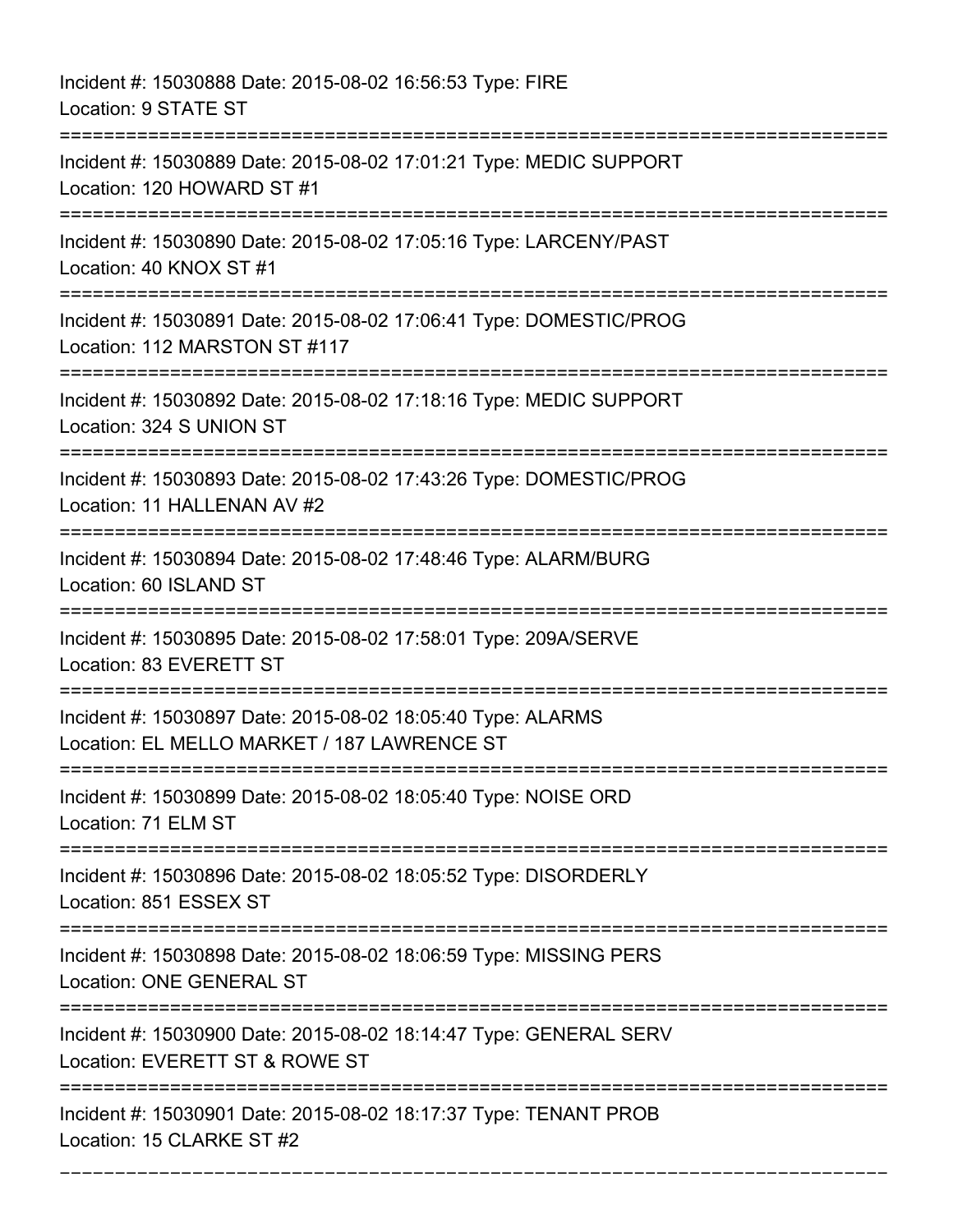Incident #: 15030902 Date: 2015-08-02 18:22:14 Type: M/V STOP Location: 40 BELMONT ST =========================================================================== Incident #: 15030903 Date: 2015-08-02 18:25:08 Type: DISTURBANCE Location: 305 PROSPECT ST #1 =========================================================================== Incident #: 15030904 Date: 2015-08-02 18:32:20 Type: AUTO ACC/UNK PI Location: BAILEY ST & PARKER ST =========================================================================== Incident #: 15030905 Date: 2015-08-02 18:44:04 Type: NOTIFICATION Location: 48 TYLER ST =========================================================================== Incident #: 15030906 Date: 2015-08-02 18:53:26 Type: NOTIFICATION Location: 11 LAWRENCE ST #808 =========================================================================== Incident #: 15030907 Date: 2015-08-02 19:04:49 Type: NOISE ORD Location: 219 BOXFORD ST =========================================================================== Incident #: 15030908 Date: 2015-08-02 19:21:21 Type: DISABLED MV Location: HAMPSHIRE ST & LAWRENCE ST =========================================================================== Incident #: 15030909 Date: 2015-08-02 19:26:37 Type: NOISE ORD Location: 79 PHILLIPS ST =========================================================================== Incident #: 15030911 Date: 2015-08-02 19:30:37 Type: AUTO ACC/NO PI Location: MARSTON ST & RAMP =========================================================================== Incident #: 15030910 Date: 2015-08-02 19:31:36 Type: ALARM/BURG Location: 258 F HAVERHILL ST =========================================================================== Incident #: 15030912 Date: 2015-08-02 19:33:42 Type: AUTO ACC/NO PI Location: 41 SUMMER ST =========================================================================== Incident #: 15030913 Date: 2015-08-02 19:34:23 Type: MEDIC SUPPORT Location: MALAYA'S / 2 NEWBURY ST =========================================================================== Incident #: 15030914 Date: 2015-08-02 19:43:24 Type: ALARM/BURG Location: 28 CHELMSFORD ST =========================================================================== Incident #: 15030915 Date: 2015-08-02 19:49:20 Type: M/V STOP Location: ESSEX ST & LAWRENCE ST ===========================================================================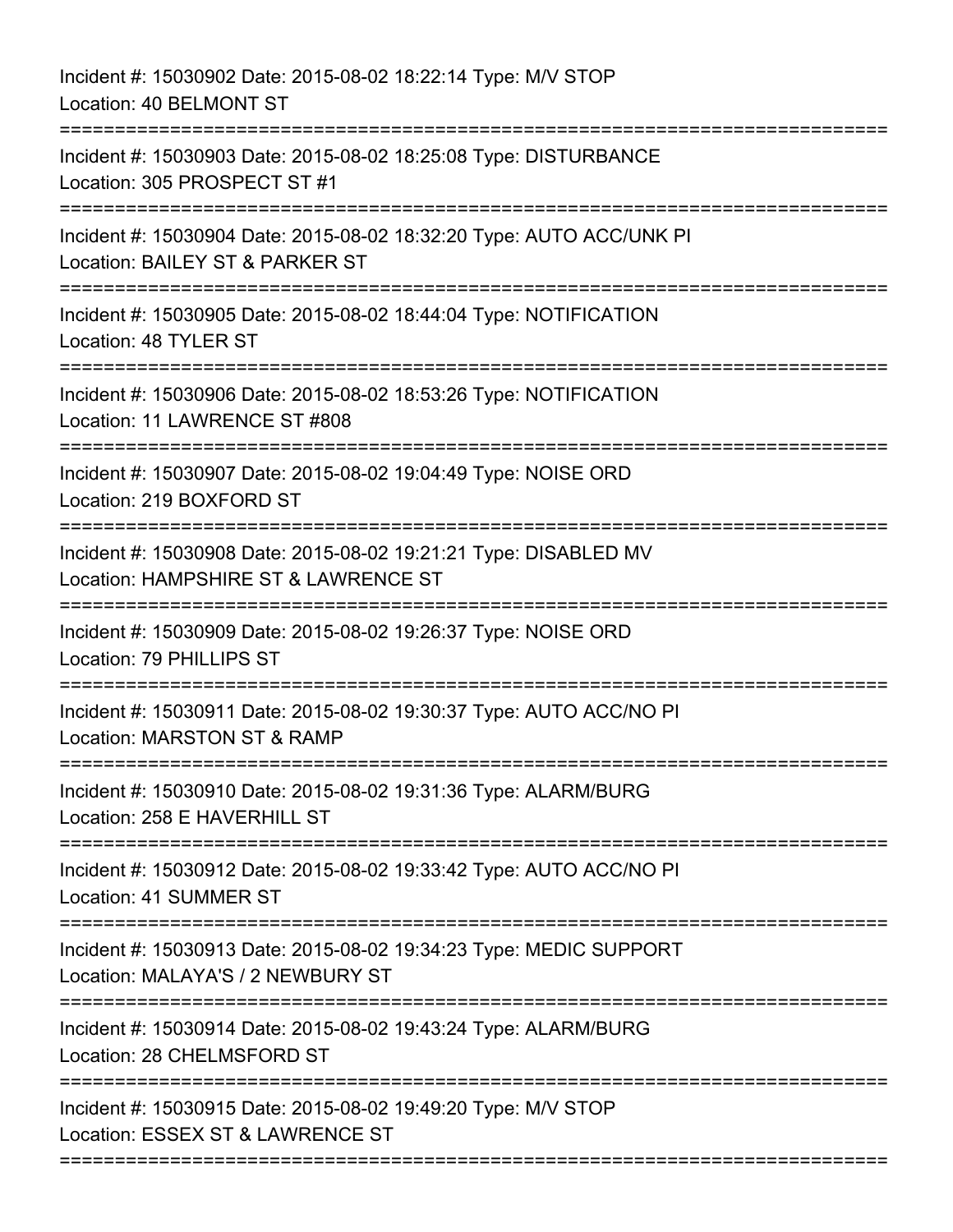| Incident #: 15030916 Date: 2015-08-02 19:52:33 Type: STOL/MV/PAS<br>Location: LAWRENCE ST & PARK ST                                |
|------------------------------------------------------------------------------------------------------------------------------------|
| Incident #: 15030917 Date: 2015-08-02 20:00:46 Type: NOISE ORD<br><b>Location: BAILEY ST</b><br>=====================              |
| Incident #: 15030918 Date: 2015-08-02 20:16:03 Type: DISORDERLY<br>Location: 3 BROADWAY CT<br>;=================================== |
| Incident #: 15030919 Date: 2015-08-02 20:18:42 Type: NOISE ORD<br>Location: 101 HIGH ST                                            |
| Incident #: 15030920 Date: 2015-08-02 20:21:00 Type: M/V STOP<br>Location: ESSEX ST & JACKSON ST                                   |
| Incident #: 15030922 Date: 2015-08-02 20:25:14 Type: NOISE ORD<br>Location: 56 E LAUREL ST                                         |
| Incident #: 15030921 Date: 2015-08-02 20:25:48 Type: NOISE ORD<br>Location: KINGSTON ST & NEWTON ST<br>;=======================    |
| Incident #: 15030923 Date: 2015-08-02 20:26:26 Type: NOISE ORD<br>Location: 279 SALEM ST                                           |
| Incident #: 15030925 Date: 2015-08-02 20:33:03 Type: LOUD NOISE<br>Location: CLUB ATTICA / 1 MILL ST                               |
| Incident #: 15030924 Date: 2015-08-02 20:37:15 Type: M/V STOP<br>Location: 101 HIGH ST                                             |
| Incident #: 15030926 Date: 2015-08-02 20:54:43 Type: TRESPASSING<br>Location: 75 PEARL ST                                          |
| Incident #: 15030927 Date: 2015-08-02 20:55:27 Type: NOISE ORD<br>Location: 116 FARNHAM ST                                         |
| Incident #: 15030928 Date: 2015-08-02 21:12:37 Type: MV/BLOCKING<br>Location: 54 SARGENT AV                                        |
| Incident #: 15030929 Date: 2015-08-02 21:33:42 Type: NOISE ORD<br>Location: 313 WATER ST                                           |
|                                                                                                                                    |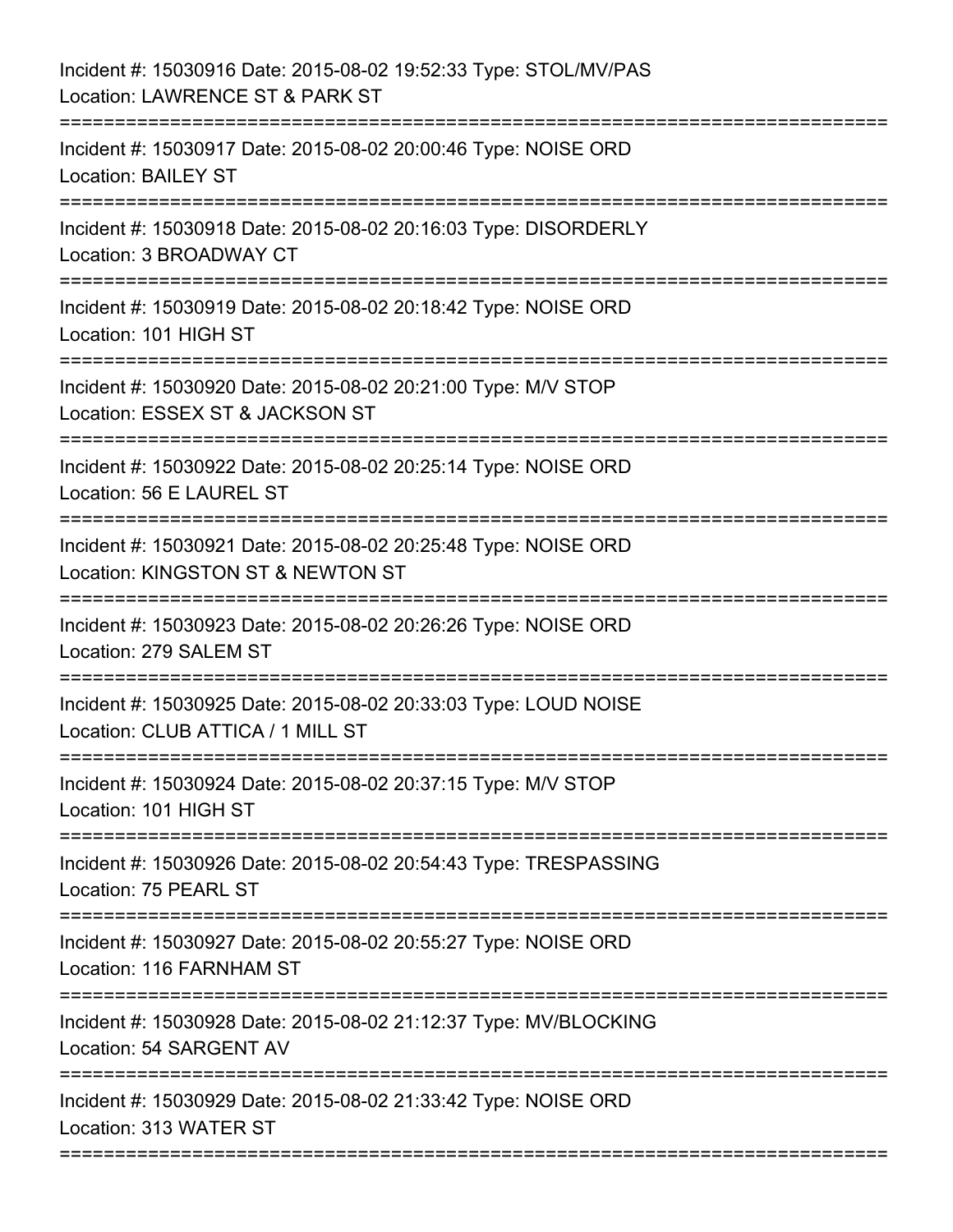Location: 83 ALLSTON ST

| Incident #: 15030931 Date: 2015-08-02 21:45:05 Type: M/V STOP<br>Location: APPLETON ST & ESSEX ST                             |
|-------------------------------------------------------------------------------------------------------------------------------|
| Incident #: 15030932 Date: 2015-08-02 21:49:27 Type: M/V STOP<br>Location: ALLSTON ST & HIGH ST                               |
| Incident #: 15030933 Date: 2015-08-02 21:54:27 Type: NOISE ORD<br>Location: HAFFNER'S GAS STATION / 69 PARKER ST              |
| Incident #: 15030935 Date: 2015-08-02 21:59:41 Type: NOISE ORD<br>Location: 425 MARKET ST                                     |
| Incident #: 15030934 Date: 2015-08-02 21:59:57 Type: NOISE ORD<br>Location: 464 HAMPSHIRE ST                                  |
| Incident #: 15030937 Date: 2015-08-02 22:03:07 Type: M/V STOP<br>Location: GEISLER STATE POOL / 50 HIGH ST                    |
| Incident #: 15030936 Date: 2015-08-02 22:03:38 Type: DRUG OVERDOSE<br>Location: 46 SAUNDERS ST FL 1                           |
| Incident #: 15030938 Date: 2015-08-02 22:08:42 Type: DISORDERLY<br>Location: 3 GREENFIELD ST                                  |
| Incident #: 15030939 Date: 2015-08-02 22:14:07 Type: NOISE ORD<br>Location: MCKINLEY AV                                       |
| ===============================<br>Incident #: 15030940 Date: 2015-08-02 22:22:05 Type: NOISE ORD<br>Location: 116 FARNHAM ST |
| Incident #: 15030941 Date: 2015-08-02 22:27:04 Type: M/V STOP<br><b>Location: POPLAR ST</b>                                   |
| Incident #: 15030942 Date: 2015-08-02 22:27:10 Type: DISTURBANCE<br>Location: 365 HAMPSHIRE ST FL 2                           |
| Incident #: 15030943 Date: 2015-08-02 22:31:35 Type: M/V STOP<br>Location: LAWRENCE ST & MYRTLE ST                            |
|                                                                                                                               |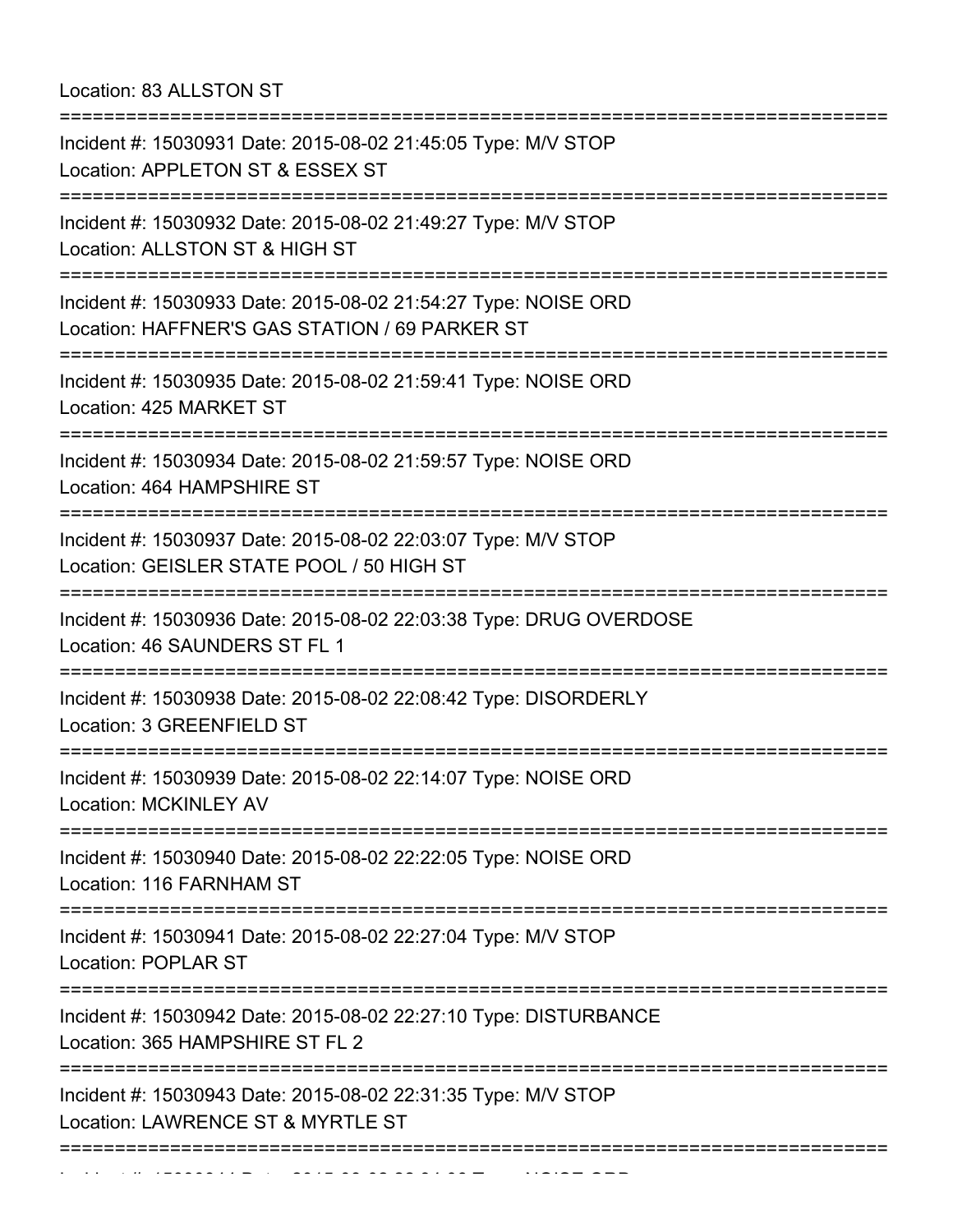|  | Location: 135 FARNHAM ST |  |
|--|--------------------------|--|
|  |                          |  |

| Incident #: 15030945 Date: 2015-08-02 22:34:52 Type: M/V STOP<br>Location: CANAL ST & MARSTON ST<br>:============================                    |
|------------------------------------------------------------------------------------------------------------------------------------------------------|
| Incident #: 15030946 Date: 2015-08-02 22:41:20 Type: NOISE ORD<br>Location: 209 PROSPECT ST                                                          |
| Incident #: 15030947 Date: 2015-08-02 22:42:56 Type: NOISE ORD<br>Location: 510 LOWELL ST                                                            |
| Incident #: 15030948 Date: 2015-08-02 22:48:08 Type: NOISE ORD<br>Location: 116 FARNHAM ST                                                           |
| Incident #: 15030949 Date: 2015-08-02 22:53:48 Type: NOISE ORD<br>Location: 12 MCKINLEY AV                                                           |
| Incident #: 15030950 Date: 2015-08-02 22:58:07 Type: NOISE ORD<br>Location: HAFFNER'S GAS STATION / 69 PARKER ST                                     |
| Incident #: 15030951 Date: 2015-08-02 23:00:11 Type: M/V STOP<br>Location: 150 PROSPECT ST                                                           |
| Incident #: 15030952 Date: 2015-08-02 23:02:08 Type: UNWANTEDGUEST<br>Location: SAM'S FOOD STORE / 389 BROADWAY<br>================================= |
| Incident #: 15030954 Date: 2015-08-02 23:09:32 Type: DOMESTIC/PAST<br>Location: 27 MARLBORO ST                                                       |
| Incident #: 15030953 Date: 2015-08-02 23:10:03 Type: MAN DOWN<br>Location: E HAVERHILL ST & KENDALL ST                                               |
| Incident #: 15030955 Date: 2015-08-02 23:29:16 Type: NOISE ORD<br>Location: 95 PARK ST FL 1                                                          |
| Incident #: 15030956 Date: 2015-08-02 23:30:27 Type: NOISE ORD<br>Location: 6 MERRIMACK VIEW CT                                                      |
| Incident #: 15030957 Date: 2015-08-02 23:34:28 Type: DISTURBANCE<br>Location: 17 WESTWOOD TER                                                        |
|                                                                                                                                                      |